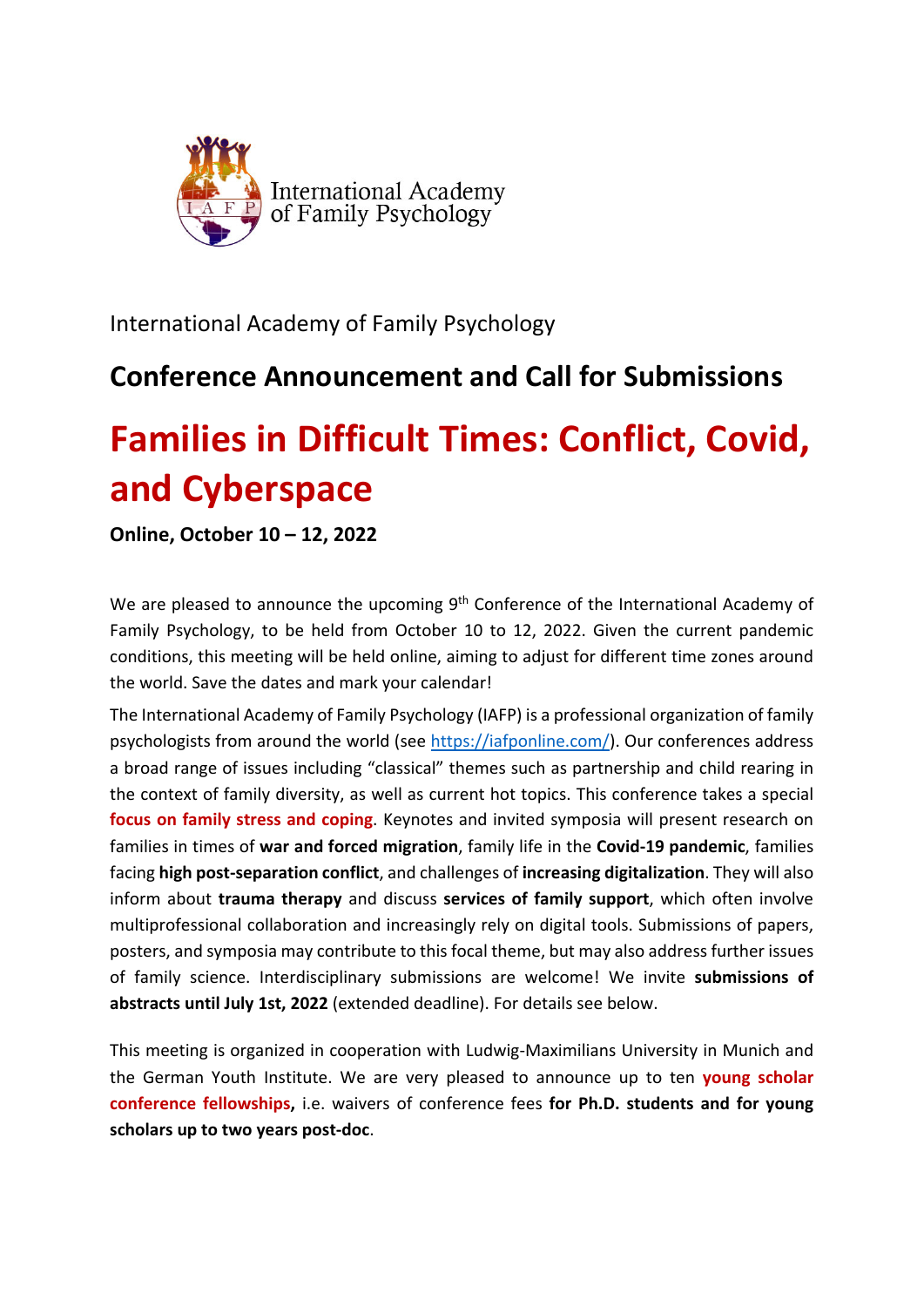#### **Young scholars may apply for this conference fellowship by providing**

- ‐ an extended abstract (600‐700 words) of their paper, poster or symposium contribution (as first author) and
- ‐ certified information about their status (e.g. student ID, Ph.D. certificate, or the professor's confirmation of Ph.D. student status).

Applications for the conference scholarship may be based on new submissions until July 1st or on abstracts which were already submitted to this conference (note that the latter need to be resubmitted in the expanded version of 600 to 700 words). Submissions will be reviewed by a team of experts. Once the review process is completed, we will notify the lucky authors.

### **Abstract Submission:**

Family researchers are invited to submit abstracts for paper or poster symposia, individual paper or individual poster presentation, workshops or round-table discussions. For abstract submission, please send a word document (in English) including the following information to iafp@dji.de:

#### **For Paper and Poster:**

- » Title of the contribution
- » Full names and institutional affiliations of all authors (with the presenter's name underlined)
- » A short description of research background, research questions, methods, main results, and discussion (regular: up to 300 words; applications for young scholar conference fellowship: 600‐700 words)
- » Complete address of the presenter, including E‐mail
- » E‐mail addresses of all co‐authors

#### **For Symposia (up to 4 papers or 6 posters):**

- » Title of the symposium
- » Full names and institutional affiliations of the organizer(s)
- » Full name and institutional affiliation of the discussant (if available)
- » A short description of the aim of the symposium and how the papers/posters relate to this aim (up to 300 words; applications for young scholar conference fellowship: 600‐700 words)
- » Complete address of the organizer(s), including E‐mail
- » Abstracts of all papers/posters of the symposium in the order in which they shall be presented (same information as for paper or poster abstracts, see above)